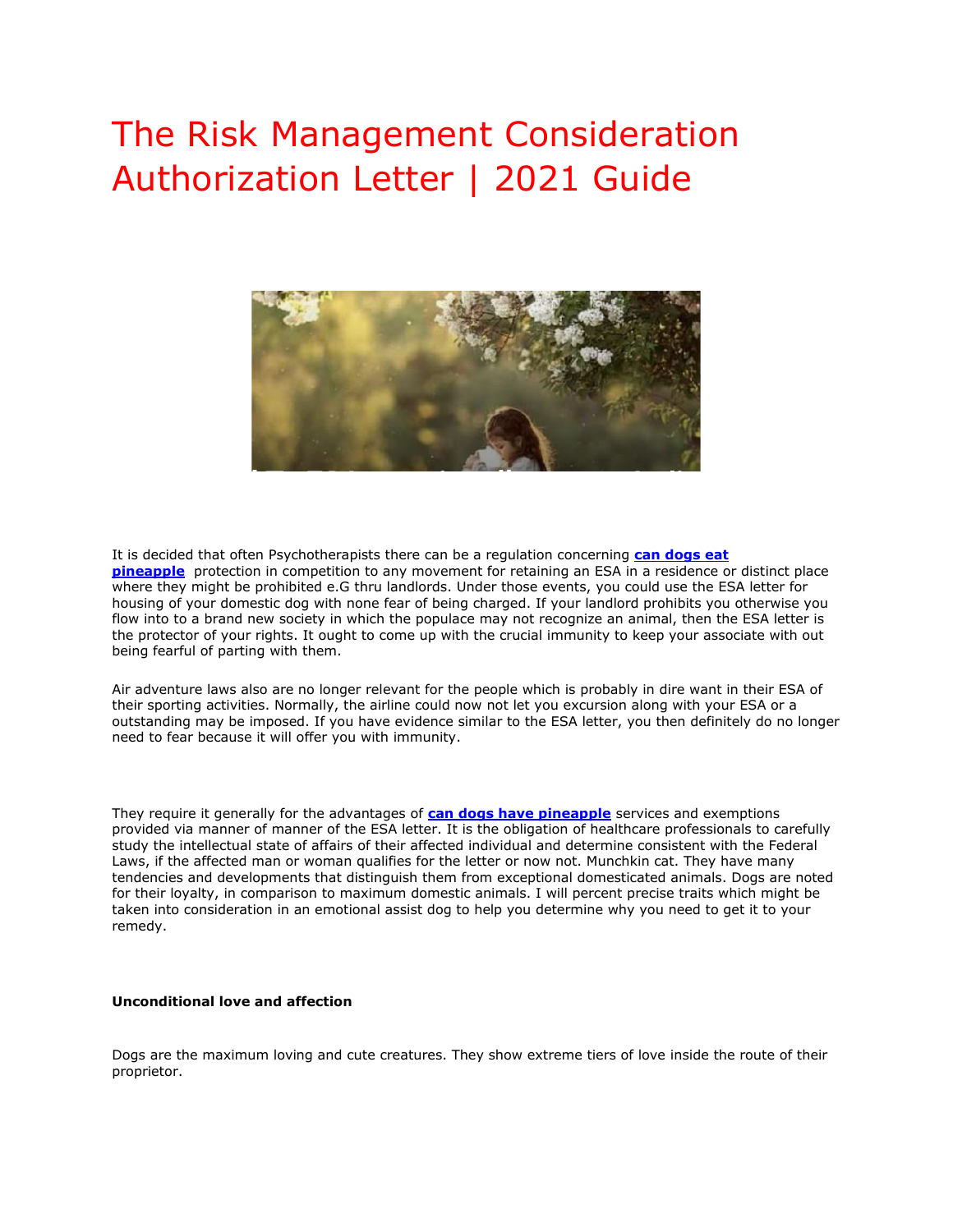They make you sense a great deal much **[emotional support dog](https://www.realesaletter.com/blog/emotional-support-dog-traininghttps:/www.realesaletter.com/blog/emotional-support-dog-training)** much less lonely. In reality, when you have a canine you nearly neglect which you ever felt lonely. Dogs have the potential to make you glad and glad for british shorthair

## **Quick Learners**

Dogs are the numerous maximum smart animals. You can teach dogs without issues for emotional assist.

## **Bonding**

A sturdy and norwegian wooded place cat healthful bond is set up among you and your new partner. They will do a little element to preserve their owner satisfied. Dogs preserve ready as a way to get domestic and play with you, waft on a walk with you and workout with you. These hypoallergenic cats can accompany you everywhere. They can be your first-rate buddy for existence.

### **Decrease your Stress Level**

One of the reasons why dogs are encouraged as ESA is that they assist you decrease the pressure diploma. When you are round dogs you mechanically revel in so satisfied and cozy that your pressure fades away. It will allow you to get over your intellectual trauma. They even understand human emotions and act because of this.

I realise you are already satisfied to get an emotional assist animal but what's protective you decrease yet again? Are you hesitant because of the fact your housing society does no longer will can help you hold pets? If sure you then honestly in reality definately want to prevent traumatic because of the fact a legitimate ESA letter for housing will treatment all of your troubles. The letter acts as a permission letter under Fair Housing Act you're allowed to preserve your emotional help canine in any occasions. You can get the ESA Letter without troubles on the same time as sitting at your house for your couch, via the assist of a proper internet internet internet page

You truely want to look for an right and reliable internet net net website online on-line company that permits you hook up with licensed therapists or psychologists.

So, What are you looking earlier to to get your new excellent **[emotional support animal](https://www.realesaletter.com/sample-esa-letter)** friend and homie?